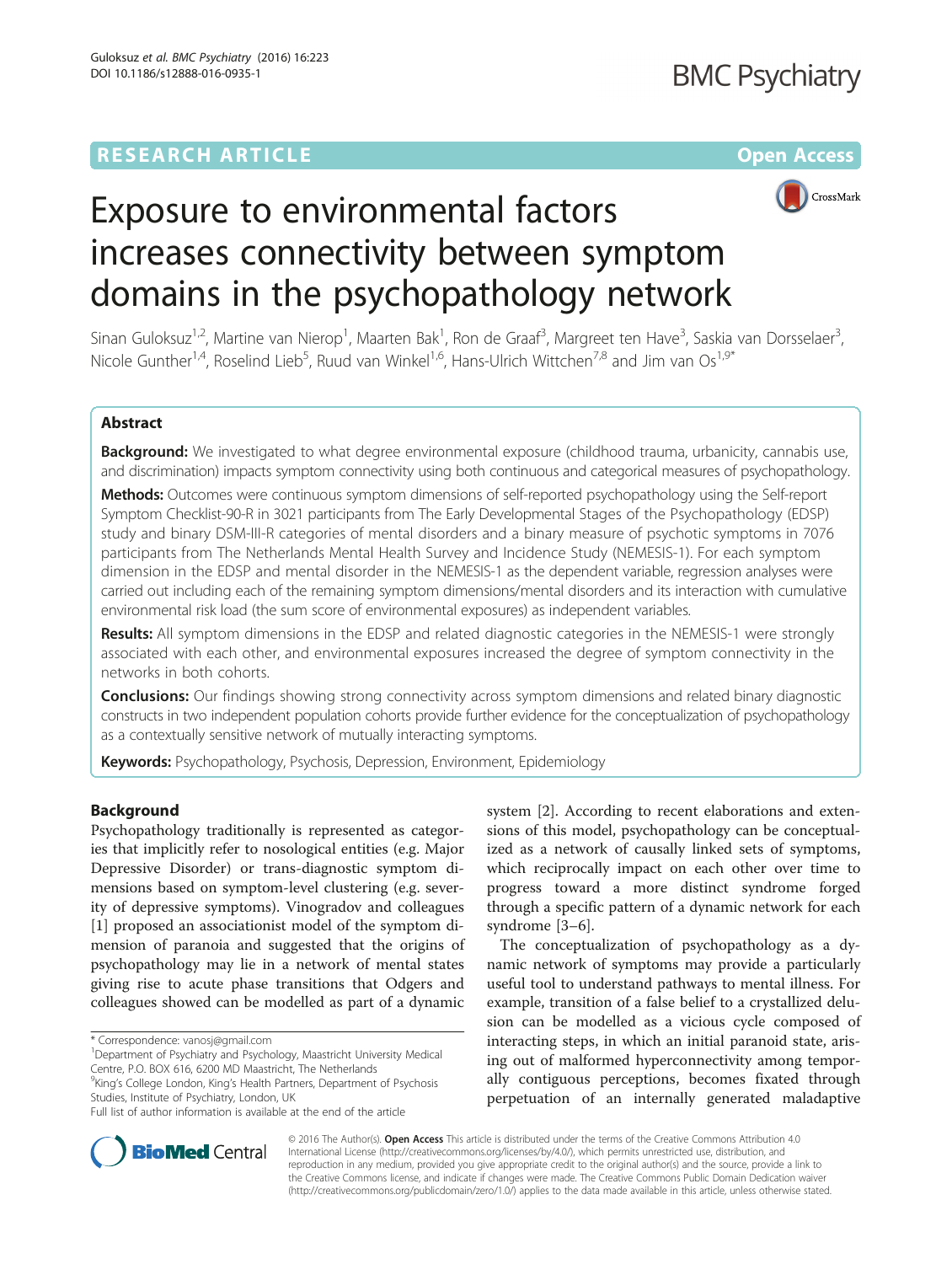schema to explain odd experiences [[1](#page-8-0)]. Hyperconnectivity may also expand through the network across symptom domains, triggering a chain reaction, wherein the primary false belief (e.g. persecutory delusional ideation) may provoke anxiety under certain circumstances (e.g. being in public), which in turn leads to a misperception of external stimuli (illusions and hallucinations) that creates added confusion and anxiety which further impairs logical thought process, and solidifies delusionary explanation that finally becomes a fixed delusion.

Recent findings in large general population cohort studies suggest that exposure to environmental risk factors (childhood trauma, urbanicity, cannabis use, and discrimination) reinforces connectivity between symptoms of affective dysregulation and psychosis expression in a dose response fashion, in accordance with the theory of environment-induced disturbances spreading through the psychopathology network, increasing psychosis admixture, and progressively expanding and reinforcing connectivity that ultimately gives rise to transition to a more severe, distinct clinical syndrome requiring medical care [\[7](#page-8-0)–[12\]](#page-9-0).

If the environment impacts on the connection between psychosis and affective dysregulation, the question rises to what degree this is specific for these two domains of psychopathology. An alternative explanation is that the environment broadly impacts on the connectivity between domains of psychopathology. The emergence of psychosis may then be seen as an indicator of general severity of increasingly connected psychopathology, rather than a specific illness category [[9](#page-8-0), [13](#page-9-0)–[15](#page-9-0)]. In the light of these findings, we hypothesize that the degree of exposure to environmental factors that are known to be associated with mental health would increase the extent of connectivity between symptom dimensions. Therefore, the aim was to investigate to what degree environmental exposure impacts on symptom connectivity analysing measures of psychopathology in two independent, general population datasets. In order to examine to what degree the findings would be stable across categorically and dimensionally defined psychopathology, connectivity was examined at the level of both continuous dimensions of self-reported psychopathology using the Selfreport Symptom Checklist-90-R (SCL-90-R) and binary DSM-III-R categories of mental disorders and a binary measure of psychotic symptoms.

#### Methods

#### Samples

# The Early Developmental Stages of the Psychopathology (EDSP) study

The EDSP study collected information on the prevalence, incidence, risk factors, comorbidity and course of mental symptoms and syndromes in a random representative

population sample of 3021 adolescents and young adults living in the Munich area (aged 14–24 years at baseline) at 4 waves: at baseline (T0e), and at 3 follow-ups after on average 1.6 (T1e), 3.5 (T2e), and 8.4 years (T3e), respectively. Details were provided elsewhere [[16](#page-9-0)–[18\]](#page-9-0).

# The Netherlands Mental Health Survey and Incidence Study (NEMESIS-1)

The NEMESIS-1 study collected information on the prevalence, incidence, and course of mental disorders in a random representative general population sample of 7076 at 3 waves: at baseline (T0n), at the 12-month follow-up (T1n), and at the 36-month follow-up (T2n). Details were provided elsewhere [[19](#page-9-0)].

The EDSP project has been approved by the Ethics Committee of the Faculty of the Technische Universitat Dresden (No. EK-13811). The NEMESIS-1 was conducted with the approval of the ethics committee of the Netherlands Institute of Mental Health and Addiction, Utrecht, the Netherlands. All respondents provided informed consent.

# **Instruments**

# Assessment of psychopathology

# EDSP

At each time point, participants completed the SCL-90- R, a comprehensive self-report symptom inventory, multidimensional in nature, and oriented to screen for a broad range of psychological problems and psychopathology in community respondents and respondents with somatic and mental disorders. The SCL-90-R contains 90 items, scored on a 5-point severity scale, measuring 9 primary symptom dimensions named "somatization," "obsessive-compulsive," (OC) "interpersonal sensitivity," "depression," "anxiety," "hostility", "phobic anxiety," "paranoid ideation," and "psychoticism." Reliability and validity of the SCL-90-R are quite satisfactory [[20](#page-9-0)]. The time frame is the past 2 weeks.

Consistent with previous analyses in this sample, the paranoid ideation and psychoticism dimensions were combined to create a single "psychosis" dimension [\[9](#page-8-0), [21](#page-9-0), [22\]](#page-9-0).

#### NEMESIS-1

The CIDI version 1.1 (computerized version) [[23\]](#page-9-0) was used to diagnose DSM III-R mental disorders. The CIDI is a structured interview developed by the World Health Organization and has been found to have high interrater reliability and high test–retest reliability for most common mental diagnoses [[24\]](#page-9-0). The following diagnoses were included in the current analysis: manic episode, major depression, dysthymia and any anxiety disorder (panic disorder, agoraphobia, simple phobia, social phobia, generalized anxiety disorder, and obsessive–compulsive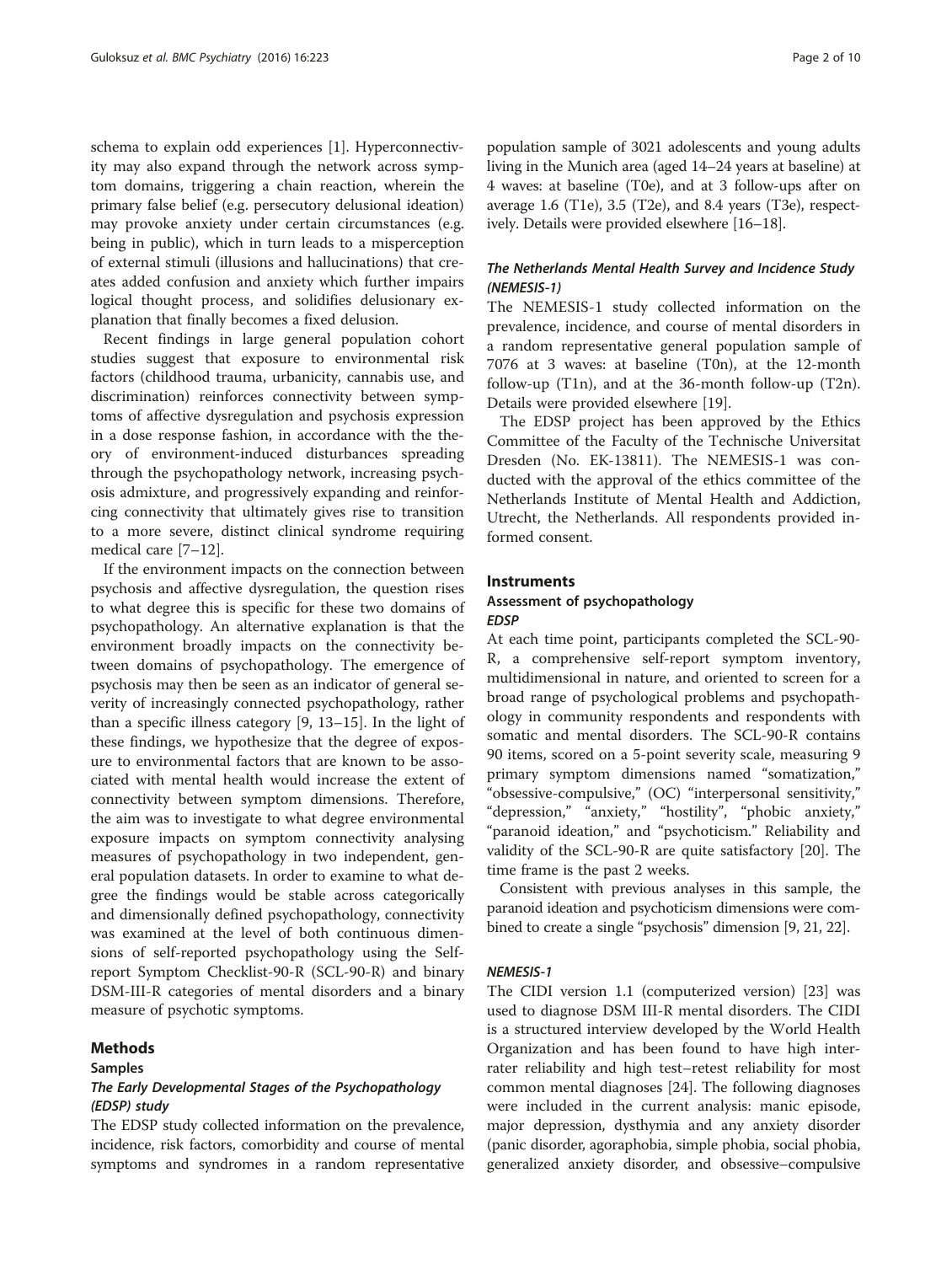disorder). Diagnoses represent lifetime presence at baseline and interval presence at follow-up interviews.

In addition, a binary measure of any clinically relevant psychotic symptom [[25\]](#page-9-0) was used as a measure of psychosis [[26](#page-9-0)]. Previous studies using the CIDI showed that the instrument a reliable and valid assessment of mental disorders, with the exception of psychotic disorders [\[27](#page-9-0)]. The CIDI psychosis section consists of 17 psychosis items concerning delusions (13 items) and hallucinations (4 items). Each item is scored on a 1–6 scale: 1,″ no symptom; 2,″ psychotic symptom present but not clinically relevant; 3,″ psychotic symptom result of drug use; 4,″ psychotic symptom result of somatic disease; 5,″ true psychotic symptom; and 6,″ possible plausible explanation for what appears to be a psychotic symptom. Each participant with a score of 2, 5, or 6 was followed up for validation. Individuals endorsing at least one lifetime psychotic symptom were interviewed using questions from the Structured Clinical Interview for Diagnostic and Statistical Manual of Mental Disorders, Fourth Edition (SCID-I) over the telephone by an experienced clinician [\[28](#page-9-0)].

# Assessment of Trauma **EDSP**

Self-reported lifetime (baseline) and interval (follow-up) exposure to trauma was assessed using the N-section of the DIA-X/M-CIDI on trauma and PTSD comprising 9 groups of specific traumatic events (presented by a respondent list) such as "experienced physical threat," "experienced serious accident," or "being sexually abused as a child." Visual presentation of the list allowed respondents and interviewers to avoid speaking about sometimes embarrassing and stigmatising trauma by simply indicating the number of the event. Consistent with earlier analyses [[14, 29\]](#page-9-0), positive responses to any of the events were coded as "self-reported trauma."

## NEMESIS-1

Subjects were asked, using a semi-structured interview, whether they had experienced any kind of emotional, physical, psychological or sexual abuse before age 16 years, providing examples for each type of trauma. Subjects answered 'yes' or 'no' to each of the questions and were asked to give an indication about the frequency on a sixpoint scale: 1, never; 2, once; 3, sometimes; 4, regular; 5, often; 6, very often. Consistent with previous work [\[30\]](#page-9-0), in the analyses, experience of trauma was a priori dichotomized as follows: 'no early trauma' if the score on any item was ≤3, and 'early trauma' if the score on any item was >3.

# Assessment of cannabis use **EDSP**

Cannabis use was assessed with the L-section of the DIA-X/M-CIDI using the question "Have you ever used

cannabis five times or more?" to define cannabis exposure. Conforming to previous work [\[22, 31\]](#page-9-0), the DIA-X/ M-CIDI cut-off of use of five times or more was used to define the binary variable for cannabis exposure.

#### NEMESIS-1

Consistent with previous work [\[32\]](#page-9-0), the L-section of the CIDI 1.1 was used to define use of cannabis. In keeping with the previous work, "cannabis use," was defined as use of cannabis a least once in the lifetime [\[32, 33\]](#page-9-0).

#### Assessment of urbanicity **EDSP**

In agreement with earlier work [\[14](#page-9-0), [34](#page-9-0)], urbanicity was defined as living, at baseline, in the urban region of the German city of Munich versus the surrounding areas of Munich. The urban area, hence defined, had a population density of 4061 persons per square mile; for the rural area, this was 553 persons per square mile.

## NEMESIS-1

Guided by previous work [[28, 35](#page-9-0)], the original five-level classification of the urbanization measure expressed as density of addresses per km2 was dichotomized as follows: levels 1 (<500), 2 (500–900) and 3 (1000–1499) were coded as 0 and levels 4 (1500–2499) and 5 ( $\geq$ 2500) as 1.

# Assessment of discrimination NEMESIS-1

Perceived discrimination was assessed only in the NEMESIS-1 and not in EDSP. At baseline, participants were asked if they had experienced discrimination over the past year because of their skin colour or ethnicity; gender; age; appearance; disability; or sexual orientation [[11\]](#page-9-0). Experienced discrimination was dichotomized as follows: 'experienced discrimination' if the participant answered one or more of the questions with "Yes", and 'no discrimination' if the participant answered all questions with "No" [\[36](#page-9-0)].

#### Statistical analysis

All analyses were carried out with Stata 13.1 [[37\]](#page-9-0).

# EDSP

Given the fact that outcome was measured at each time point, and in keeping with previous work [[14](#page-9-0), [38](#page-9-0)], data were analysed in the "long format" [each individual contributing 4 observations (T0e, T1e, T2e, and T3e)]. The analyses, therefore, were cross-sectional. Multilevel regression models using the XTREG command were applied to analyse whether the association between symptom dimensions increased as a function of the extent of exposure to environmental risk factors (continuous variable: from 0 =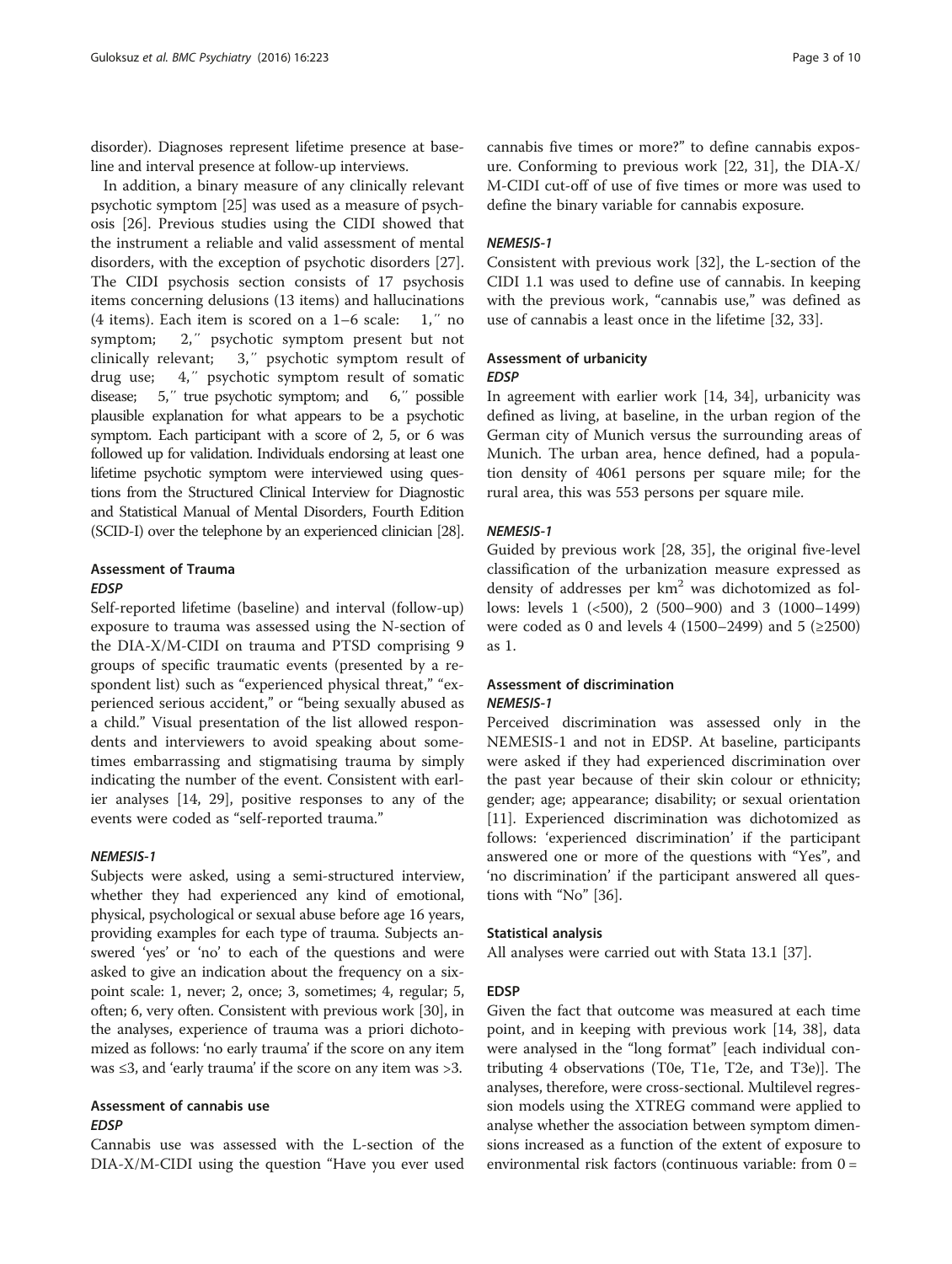no exposure, to  $3 =$  exposure to all environmental factors), hereafter referred to as 'environmental exposure score'. Therefore, for each symptom dimension as the dependent variable, analyses were carried out including, in separate models, each of the 7 other symptom dimensions, and its interaction with environmental exposure score as independent variables. In order to correct for the clustering of multiple observations within subjects, all analyses were controlled by adding subject ID to the models as random intercepts.

#### NEMESIS-1

Given the fact that outcomes were similarly measured at each time point, data were analysed in the "long format" [each individual contributing 3 observations (T0n, T1n, T2n)]. To calculate the statistical interaction under an additive model (similar to the EDSP analyses described above), the BINREG procedure, which fits generalized linear models for the binomial family estimating risk differences, was used to model interactions between environmental exposure score (the categories of 3 and 4 exposures were merged due to small numbers in the latter to create a continuous variable: from  $0 = no$  exposure, to  $3 =$  exposure to  $\geq 3$  environmental factors) and diagnostic domains. Therefore, for each of the mental disorders as the dependent variable, analyses were carried out including each of the other 4 diagnostic domains and its interaction with environmental exposure score as independent variables. In order to correct for

clustering of multiple observations within subjects, all analyses were controlled by adding subject ID to the models as random intercepts.

#### Results

Characteristics of the study populations at different time points are shown in Tables 1 and [2](#page-4-0).

#### Symptom connectivity in the EDSP

All symptom dimensions were strongly connected to each other, and several significant interactions between symptom dimensions and environmental exposure score were found (Fig. [1a\)](#page-5-0). With the exception of interpersonal sensitivity, for which reduced associations were apparent in the context of greater environmental exposure, connectivity between symptom dimensions increased with greater level of exposure to environmental risk factors (Table [3\)](#page-6-0).

Environmental exposure increased associations of depression with other symptom dimensions except phobia. Similarly, significant interactions were found between the environmental exposure score and (i) interpersonal sensitivity, (ii) OC, and (iii) hostility in models predicting psychosis; and (i) hostility, and (ii) interpersonal sensitivity in models predicting OC. Regression analyses predicting anxiety revealed that associations with other symptom dimensions with the exception of somatization, increased as a function of the environmental exposure score.

Table 1 Characteristics of the population at different time points (EDSP)

|                                       | T0e $(n = 3021)$ | T1e $(n = 1228)^*$ | T <sub>2</sub> e ( $n = 2548$ ) | T3e $(n = 2210)$ |  |
|---------------------------------------|------------------|--------------------|---------------------------------|------------------|--|
|                                       | M(SD)            | M(SD)              | M(SD)                           | M(SD)            |  |
| Sex (male) <sup>a</sup>               | 1533 (50.74)     | 637 (51.87)        | 1297 (50.90)                    | 1135 (51.36)     |  |
| Age                                   | 18.26 (3.34)     | 16.72 (1.19)       | 21.74 (3.39)                    | 26.62 (3.47)     |  |
| Symptom dimension scores <sup>b</sup> |                  |                    |                                 |                  |  |
| Anxiety                               | 1.33(0.37)       | 1.22(0.32)         | 1.19(0.28)                      | 1.17(0.31)       |  |
| Depression                            | 1.43(0.46)       | 1.31(0.39)         | 1.32(0.39)                      | 1.30(0.41)       |  |
| Hostility                             | 1.45(0.50)       | 1.34(0.45)         | 1.29(0.40)                      | 1.24(0.35)       |  |
| Interpersonal sensitivity             | 1.48(0.49)       | 1.33(0.43)         | 1.35(0.43)                      | 1.28(0.39)       |  |
| Obsessive-compulsive                  | 1.47(0.44)       | 1.36(0.40)         | 1.35(0.38)                      | 1.32(0.38)       |  |
| Phobic anxiety                        | 1.24(0.30)       | 1.17(0.26)         | 1.17(0.25)                      | 1.15(0.26)       |  |
| Psychosis <sup>c</sup>                | 1.31(0.36)       | 1.22(0.32)         | 1.21(0.28)                      | 1.17(0.27)       |  |
| Somatization                          | 1.35(0.33)       | 1.28(0.29)         | 1.26(0.27)                      | 1.26(0.29)       |  |
| Environmental load <sup>a</sup>       |                  |                    |                                 |                  |  |
| Zero                                  | 645 (21.35)      | 286 (23.29)        | 303 (11.89)                     | 204 (9.23)       |  |
| One                                   | 1711 (56.64)     | 694 (56.51)        | 1045 (41.01)                    | 773 (34.98)      |  |
| Two                                   | 556 (18.40)      | 210 (17.10)        | 980 (38.46)                     | 958 (43.35)      |  |
| Three                                 | 109(3.61)        | 38 (3.09)          | 220 (8.63)                      | 275 (12.44)      |  |

\*The sample at T1 only included the younger members of the cohort; assessments at T0, T2 and T3 were based on the full sample. <sup>a</sup>n (%); <sup>b</sup>Self-report Symptom Checklist-90-R (SCL-90-R) symptom dimensions scores; <sup>c</sup>paranoid ideation and psychoticism dimensions were combined to create a single "psychosis" dimension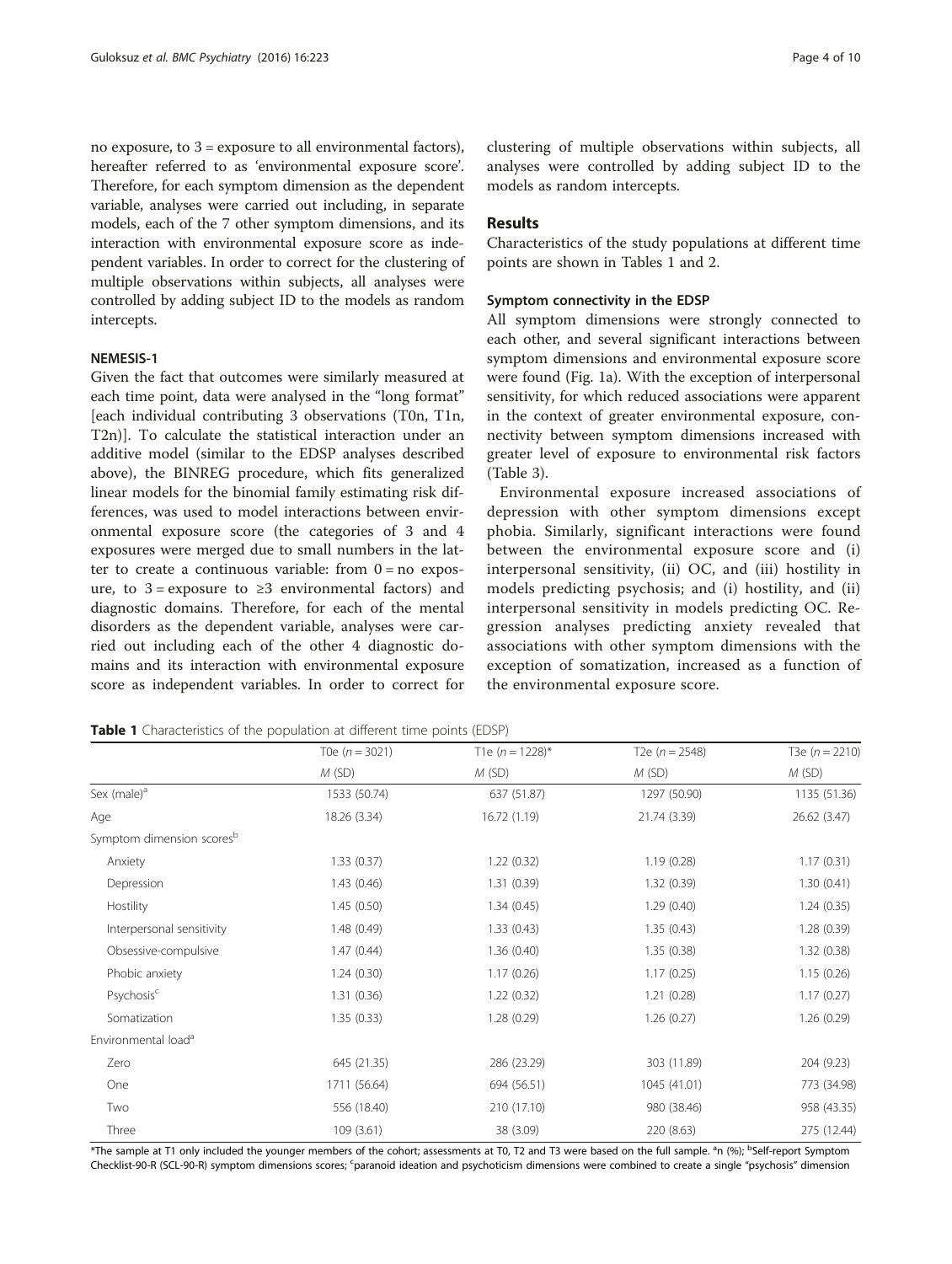|                                    | T <sub>0</sub> $(n = 7076)$ | T1n $(n = 5618)$ | T2n $(n = 4848)$ |  |
|------------------------------------|-----------------------------|------------------|------------------|--|
|                                    | n(%)                        | n (%)            | n(%)             |  |
| Sex (male)                         | 3299 (46.63)                | 2611 (46.48)     | 2255 (46.51)     |  |
| Age <sup>a</sup>                   | 41.16 (12.19)               | 42.09 (11.94)    | 44.19 (11.90)    |  |
| Diagnostic categories <sup>b</sup> |                             |                  |                  |  |
| Anxiety disorders <sup>c</sup>     | 1423 (20.11)                | 430 (7.65)       | 332 (6.85)       |  |
| Dysthymia                          | 498 (7.04)                  | 110 (1.96)       | 71 (1.46)        |  |
| Major depression                   | 1164 (16.45)                | 314 (5.59)       | 306 (6.31)       |  |
| Manic episode                      | 293 (4.14)                  | 84 (1.50)        | 48 (0.99)        |  |
| Psychosis <sup>d</sup>             | 295 (4.17)                  | 72 (1.28)        | 45 (0.93)        |  |
| Environmental load                 |                             |                  |                  |  |
| Zero                               | 3171 (44.82)                | 2623 (46.69)     | 2285 (47.13)     |  |
| One                                | 2640 (37.31)                | 2173 (38.68)     | 1886 (38.90)     |  |
| Two                                | 961 (13.58)                 | 670 (11.93)      | 553 (11.41)      |  |
| Three or more<br><b>Burning</b>    | 303 (4.28)                  | 152 (2.71)       | 124 (2.56)       |  |

<span id="page-4-0"></span>Table 2 Characteristics of the population at different time points (NEMESIS-1)

<sup>a</sup>Mean (standard deviation); <sup>b</sup>binary lifetime diagnostic constructs according to the CIDI version 1.1 structured interview; <sup>c</sup>includes panic disorder, agoraphobia, simple phobia, social phobia, generalized anxiety disorder, and obsessive–compulsive disorder; <sup>d</sup>binary measure of any clinically relevant psychotic symptom

Significant interactions were found between the environmental exposure score and (i) OC, and (ii) interpersonal sensitivity in models of somatization; and (i) OC, and (ii) interpersonal sensitivity in models of hostility. Regression analyses predicting phobia showed significant interactions between the environmental exposure score and each of the symptom dimensions. Regression analyses predicting sensitivity showed that associations between sensitivity and (i) anxiety, (ii) psychosis, and (iii) depression decreased as a function of the environmental exposure score.

#### Symptom connectivity in the NEMESIS-1

All diagnostic domains were strongly connected with each other, and significant interactions between domains and the environmental exposure score were found (Fig. [1b](#page-5-0)). Regression analyses predicting major depression showed that only the strength of the association between major depression and anxiety disorders increased as a function of environmental exposure, whereas environmental exposure increased the strength of associations between psychotic symptoms and each of the diagnostic domains (Table [4](#page-7-0)). Regression analyses predicting anxiety disorders showed only the association between anxiety disorders and psychotic symptoms increased as a function of environmental exposure. Significant interactions were found between the environmental exposure score and (i) major depression, (ii) psychotic symptoms, and (iii) anxiety disorders in models predicting mania; as well as (i) major depression and (ii) anxiety disorders in models of dysthymia (Table [3\)](#page-6-0).

#### **Discussion**

This study investigated to what degree connectivity between symptom dimensions and diagnostic categories is

conditional on environmental exposures known to be associated with mental ill health, particularly psychosis. The principal findings were: (i) symptom dimensions and related diagnostic categories were strongly associated with each other; (ii) environmental exposures increased the level of connectivity.

#### Psychopathology as a network of symptoms

Our findings showing strong connectivity across symptom dimensions and related binary diagnostic constructs in two independent population cohorts confirm previous results [\[9](#page-8-0)], and provide additional evidence for the conceptualization of psychopathology as a network of mutually interacting symptoms [\[3](#page-8-0)–[6](#page-8-0)]. Several studies in general population cohorts have shown that symptom domains do not vary in isolation but are interconnected, even before the emergence of a distinct clinical state, and that interactions between symptoms, including transdiagnostic 'contiguous symptoms' (e.g. hallucinations x delusions) and 'disjointed symptoms' (e.g. affective dysregulation x paranoia) predict transition to a more severe mental state [[39](#page-9-0)–[41](#page-9-0)]. Micro-level research of psychopathology at the level of momentary experiences in the flow of daily life using the Experience Sampling Method (ESM) has demonstrated that there is a continuous dynamic interplay between momentary mental states, with increasing connectivity between momentary states (paranoia, positive, and negative affect) predicting increased severity [\[42\]](#page-9-0) and onset of need for care [[43](#page-9-0)]. Similarly, an investigation of the underlying dynamic network structure of psychopathology revealed that mental states of individuals with psychosis or depression were more connected than those of healthy controls, with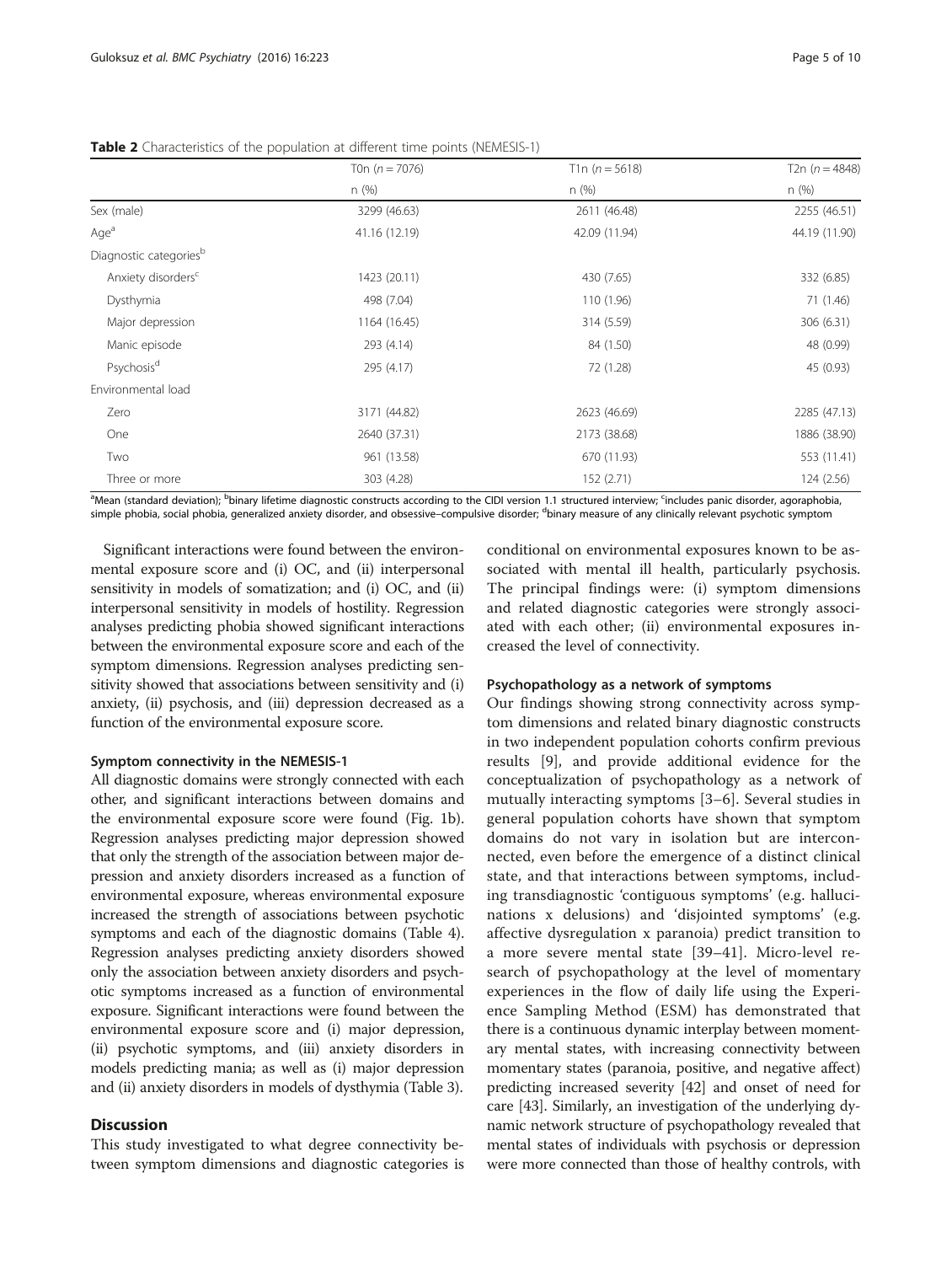more feedback loops across negative momentary mental states (e.g. "insecure", "suspicious") [\[44](#page-9-0)]. There is some evidence that an alteration in the pattern of mood dynamics, marked by increased connectivity across the network, may give rise to an unstable condition, or tipping point, where even a subthreshold stimulus may provoke an abrupt transition to clinical depression [[45](#page-9-0)].

exposure. Anx, Anxiety; Dep, Depression; Dys, Dysthmia; Hos, Hostility; IPS, Interpersonal Sensitivity; Man, Mania; OC, Obsessive-Compulsive;

Pho, Phobic anxiety; Psy, Psychosis; Som, Somatization

# The impact of environmental exposures on the psychopathology network

The findings indicating increased symptom connectivity as a function of the level of environmental exposure score lend further support to previous findings showing that exposure to environmental risk factors (trauma, urbanicity, cannabis) additively increase psychosis expression in

affective spectrum disorder in a dose–response fashion [[9\]](#page-8-0). Smeets and colleagues demonstrated, both in general population samples [[46](#page-9-0)] and in those at high genetic risk (siblings and parents of patients) [\[8\]](#page-8-0) that rates of cooccurrence of hallucinations and delusions are moderated by environmental exposure (cannabis use and childhood trauma). Another recent study in the general population showed that when symptoms were grouped together to form a connected symptom domain, association with childhood trauma became significantly stronger than when symptoms were analysed in isolation [[7\]](#page-8-0). Similarly, an ESM study showed that childhood adversity moderated the impact of negative affect on paranoia levels [[47](#page-9-0)]. Furthermore, meta-analytic work has shown that environmental exposures increase the way psychotic symptoms impact on to themselves over time – i.e. the rate of persistence or the rate of transfer over time. Thus, greater level of exposure to childhood trauma predicts increased persistence of psychotic experiences [[48](#page-9-0)].

#### Strengths and limitations

The major strength of this study is the analysis of hypothesized psychopathology networks at levels of both continuous symptom dimensions and related binary diagnostic constructs in two independent large, representative population cohorts assessed with standardized clinical instruments administered by trained interviewers, thus increasing the generalizability of our findings. However, there are several limitations that should be taken into consideration. First, observations from all time points were combined in the 'long format'–crosssectional in nature. This is a practical solution at the current stage, given the lack of a sufficiently large dataset with intensive repeated assessments over an extended time frame, allowing for sequential analysis of the association between environmental exposures and symptom connections. While cross-sectional analysis increases reliability, it may not be the optimal approach to elucidate causal associations between environmental exposures and symptom connectivity over time. Future studies should therefore aim to investigate large cohorts with more frequent and fine-grained follow-ups in order to gain more insight into the dynamic formation of psychopathology networks under the influence of environmental exposures. Second, based on previous evidence indicating that environmental factors additively reinforce each other, possibly impacting on the same underlying mechanism, environmental risk factors were combined to construct a cumulative environmental risk load. The use of a score reflecting combined environmental impact increased statistical power and reduced type I error. On the other hand, while environmental factors may not all contribute equally to the cumulative environmental impact, similar weights were assigned to each environmental

<span id="page-5-0"></span>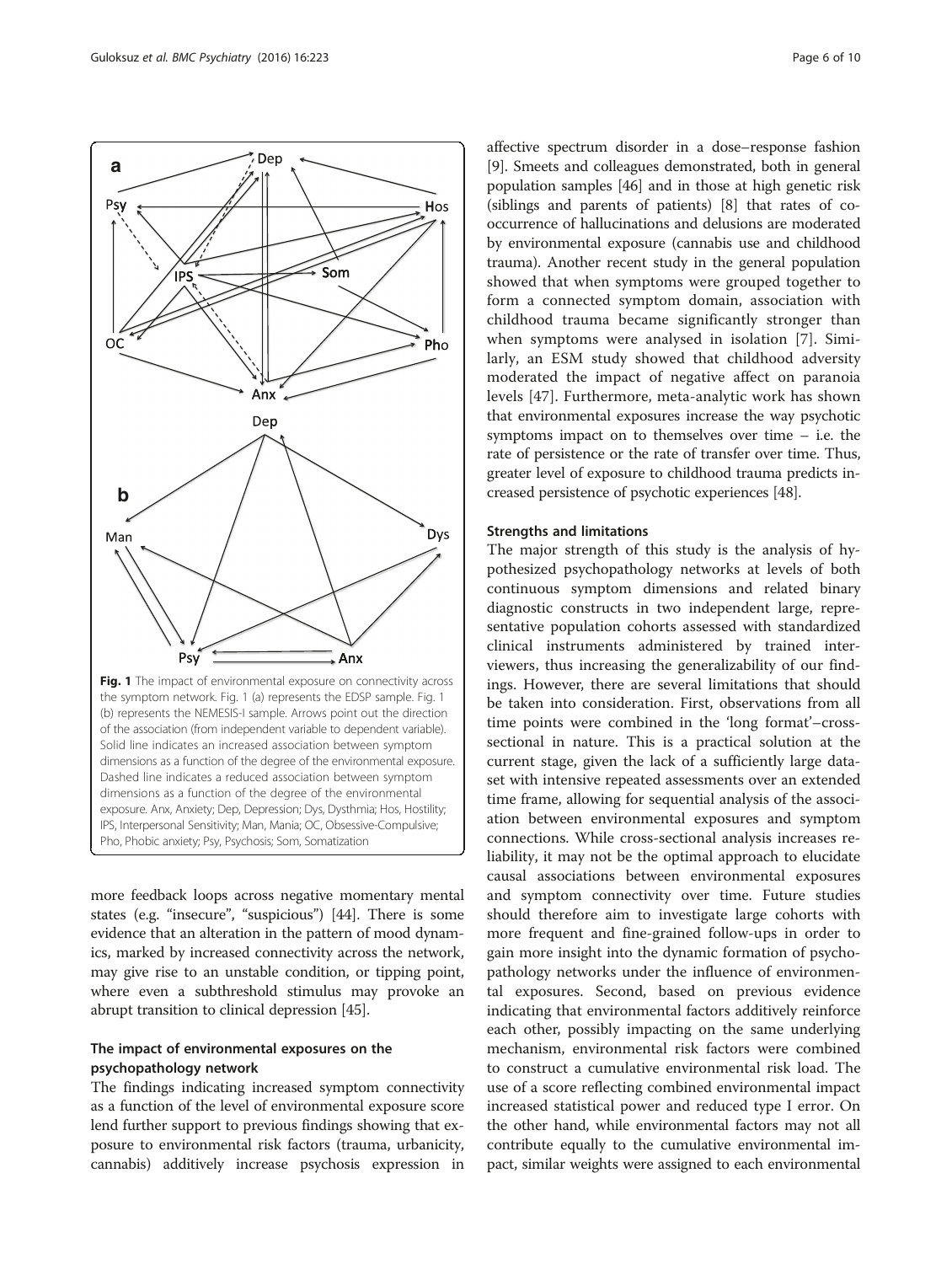| Dependent    | Independent  | B (dimension)         | B (environment)       | B (interaction)     |
|--------------|--------------|-----------------------|-----------------------|---------------------|
| Depression   | Anxiety      | $0.79***$             | <b>NS</b>             | $0.03***$           |
|              | Psychosis    | $0.94***$             | <b>NS</b>             | $0.03***$           |
|              | OCD          | $0.7***$              | $-0.05***$            | $0.05***$           |
|              | Somatization | $0.62***$             | <b>NS</b>             | $0.03*$             |
|              | Phobia       | $0.93***$             | <b>NS</b>             | <b>NS</b>           |
|              | Hostility    | $0.55***$             | <b>NS</b>             | $0.03***$           |
|              | Sensitivity  | $0.63***$             | $-0.05***$            | $0.05***$           |
| Psychosis    | Anxiety      | $0.62***$             | <b>NS</b>             | ${\sf NS}$          |
|              | Depression   | $0.58^{\ast\ast\ast}$ | <b>NS</b>             | <b>NS</b>           |
|              | OCD          | $0.52***$             | <b>NS</b>             | $0.01*$             |
|              | Somatization | $0.47***$             | <b>NS</b>             | ${\sf NS}$          |
|              | Phobia       | $0.71***$             | <b>NS</b>             | <b>NS</b>           |
|              | Hostility    | $0.43***$             | $-0.02$ <sup>*</sup>  | $0.02***$           |
|              | Sensitivity  | $0.52***$             | $-0.03***$            | $0.03***$           |
| Anxiety      | Depression   | $0.51***$             | $-0.04***$            | $0.02***$           |
|              | Psychosis    | $0.67***$             | $-0.03***$            | $0.02^*$            |
|              | OCD          | $0.49***$             | $-0.05***$            | $0.03***$           |
|              | Somatization | $0.59***$             | <b>NS</b>             | <b>NS</b>           |
|              | Phobia       | $0.73***$             | $-0.06***$            | $0.04***$           |
|              | Hostility    | $0.39***$             | $-0.04***$            | $0.03***$           |
|              | Sensitivity  | $0.41^{\ast\ast\ast}$ | $-0.04***$            | $0.03***$           |
| OCD          | Anxiety      | $0.78***$             | <b>NS</b>             | ${\sf NS}$          |
|              | Psychosis    | $0.88***$             | <b>NS</b>             | ${\sf NS}$          |
|              | Depression   | $0.73***$             | <b>NS</b>             | ${\sf NS}$          |
|              | Somatization | $0.57***$             | <b>NS</b>             | ${\sf NS}$          |
|              | Phobia       | $0.94***$             | <b>NS</b>             | ${\sf NS}$          |
|              | Hostility    | $0.49***$             | <b>NS</b>             | $0.02$ <sup>*</sup> |
|              | Sensitivity  | $0.54***$             | $-0.04***$            | $0.04***$           |
| Somatization | Anxiety      | $0.51***$             | <b>NS</b>             | ${\sf NS}$          |
|              | Psychosis    | $0.44***$             | <b>NS</b>             | <b>NS</b>           |
|              | OCD          | $0.32***$             | $-0.04$ <sup>**</sup> | $0.03***$           |
|              | Depression   | $0.35***$             | <b>NS</b>             | ${\sf NS}$          |
|              | Phobia       | $0.47***$             | <b>NS</b>             | <b>NS</b>           |
|              | Hostility    | $0.28***$             | <b>NS</b>             | <b>NS</b>           |
|              | Sensitivity  | $0.26***$             | <b>NS</b>             | $0.02^*$            |
| Phobia       | Anxiety      | $0.48***$             | $-0.04***$            | $0.04***$           |
|              | Psychosis    | $0.51^{\ast\ast\ast}$ | <b>NS</b>             | $0.02$ <sup>*</sup> |
|              | OCD          | $0.40***$             | $-0.05***$            | $0.04***$           |
|              | Somatization | $0.35***$             | $-0.04***$            | $0.03***$           |
|              | Depression   | $0.41***$             | $-0.02$ **            | $0.02***$           |
|              | Hostility    | $0.29***$             | ${\sf NS}$            | $0.02***$           |
|              | Sensitivity  | $0.32***$             | $-0.04***$            | $0.04***$           |
| Hostility    | Anxiety      | $0.74***$             | <b>NS</b>             | ${\sf NS}$          |
|              | Psychosis    | $0.89***$             | <b>NS</b>             | ${\sf NS}$          |

<span id="page-6-0"></span>Table 3 The association between symptom dimensions as a function of exposure to environmental risk factors in the EDSP sample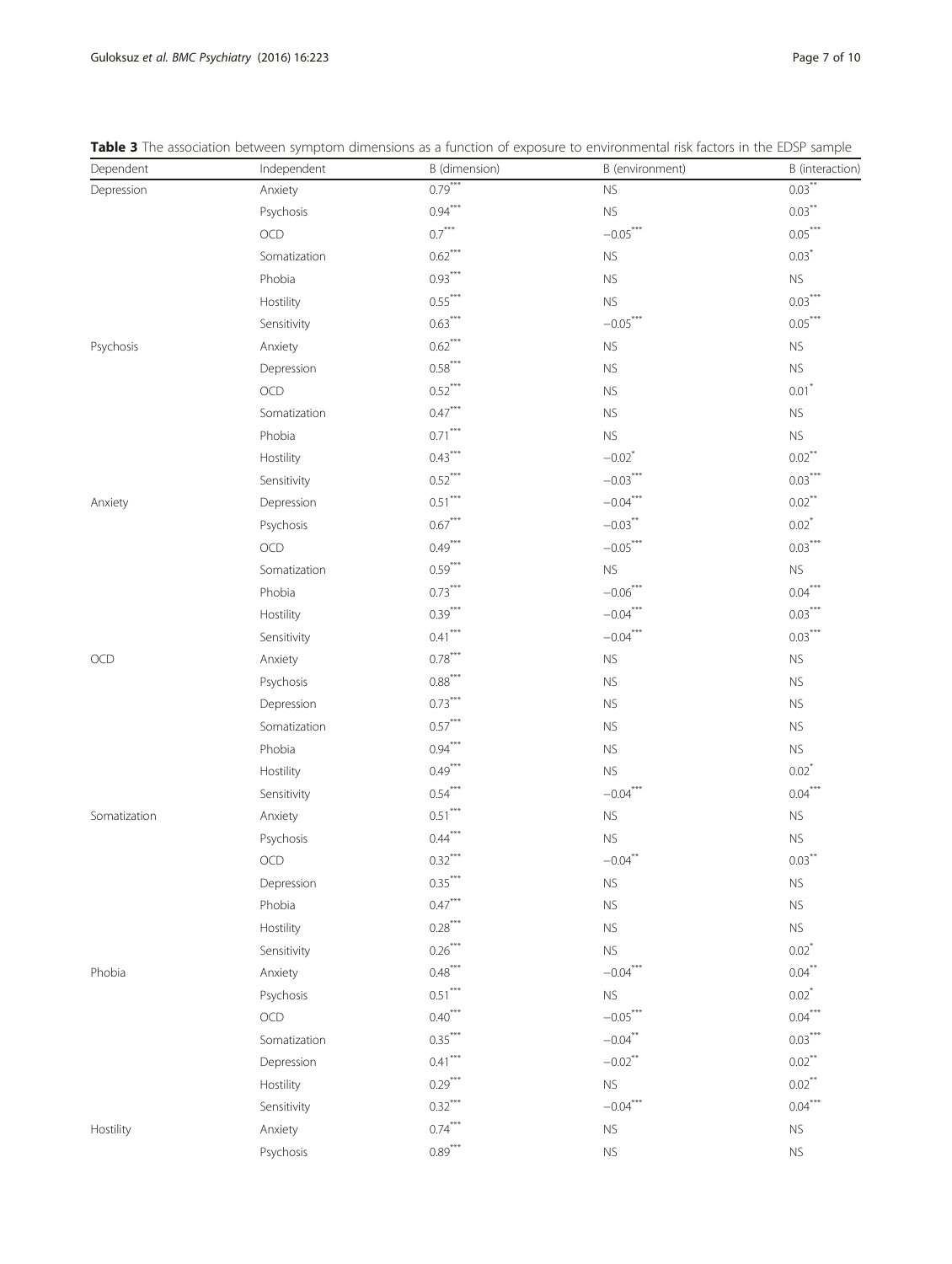|             | OCD          | $0.59***$ | $-0.04$ <sup>*</sup> | $0.02^*$   |
|-------------|--------------|-----------|----------------------|------------|
|             | Somatization | $0.61***$ | <b>NS</b>            | <b>NS</b>  |
|             | Phobia       | $0.81***$ | <b>NS</b>            | <b>NS</b>  |
|             | Depression   | $0.69***$ | <b>NS</b>            | <b>NS</b>  |
|             | Sensitivity  | $0.58***$ | $-0.03$ <sup>*</sup> | $0.02^*$   |
| Sensitivity | Anxiety      | $0.86***$ | $0.05***$            | $-0.04***$ |
|             | Psychosis    | $1.19***$ | $0.05***$            | $-0.05***$ |
|             | OCD          | $0.73***$ | <b>NS</b>            | <b>NS</b>  |
|             | Somatization | $0.62***$ | <b>NS</b>            | <b>NS</b>  |
|             | Phobia       | $0.99***$ | <b>NS</b>            | <b>NS</b>  |
|             | Hostility    | $0.64***$ | <b>NS</b>            | <b>NS</b>  |
|             | Depression   | $0.88***$ | $0.04***$            | $-0.05***$ |

<span id="page-7-0"></span>Table 3 The association between symptom dimensions as a function of exposure to environmental risk factors in the EDSP sample (Continued)

Dependent variables for each analysis were reported on the far left column, and next to those were independent variables. For each analysis examining connectivity between symptom dimensions as a function of exposure to environmental risk factors, unstandardized regression coefficients (B) for symptom dimension, environmental exposure, and interaction between environmental exposure and symptom dimension were provided, respectively. For example, the first row shows coefficients from the analysis investigating to what degree the exposure to environment moderated the impact of anxiety predicting depression<br>NS : non-significant, \*\*\*p < 0.001, \*p < 0.05, \*p < 0.05

| Dependent  | Independent | RD (dimension) | RD (environment) | RD (interaction) |
|------------|-------------|----------------|------------------|------------------|
| Psychosis  | Depression  | $0.04***$      | $0.01$ ***       | $0.04***$        |
|            | Anxiety     | $0.03***$      | $0.01***$        | $0.05***$        |
|            | Mania       | $0.12***$      | $0.01***$        | $0.07***$        |
|            | Dysthymia   | $0.05***$      | $0.02***$        | $0.04***$        |
| Depression | Psychosis   | $0.23***$      | $0.05***$        | <b>NS</b>        |
|            | Anxiety     | $0.21***$      | $0.04***$        | $0.05***$        |
|            | Mania       | $0.35***$      | $0.05***$        | <b>NS</b>        |
|            | Dysthymia   | $0.55***$      | $0.05***$        | <b>NS</b>        |
| Anxiety    | Psychosis   | $0.29***$      | $0.05***$        | $0.05^*$         |
|            | Depression  | $0.29***$      | $0.04***$        | <b>NS</b>        |
|            | Mania       | $0.41***$      | $0.05***$        | ${\sf NS}$       |
|            | Dysthymia   | $0.37***$      | $0.05***$        | <b>NS</b>        |
| Mania      | Psychosis   | $0.12***$      | $0.02***$        | $0.08***$        |
|            | Anxiety     | $0.04***$      | $0.01***$        | $0.06***$        |
|            | Depression  | $0.05***$      | $0.01***$        | $0.03***$        |
|            | Dysthymia   | $0.06***$      | $0.02***$        | <b>NS</b>        |
| Dysthymia  | Psychosis   | $0.10***$      | $0.02***$        | <b>NS</b>        |
|            | Anxiety     | $0.10***$      | $0.01***$        | $0.03***$        |
|            | Mania       | $0.15***$      | $0.02***$        | <b>NS</b>        |
|            | Depression  | $0.20***$      | $0.01***$        | $0.02*$          |

Table 4 The association between symptom dimensions as a function of exposure to environmental risk factors in the NEMESIS-1 sample

Dependent variables for each analysis were reported on the far left column, and next to those were independent variables. For each analysis examining connectivity between symptom dimensions as a function of exposure to environmental risk factors, risk differences (RD) for symptom dimension, environmental exposure, and interaction between environmental exposure and symptom dimension were provided, respectively. For example, the first row shows risk differences from the analysis investigating to what degree the exposure to environment moderated the impact of depression predicting psychosis NS: non-significant,  $\sqrt[34]{7}p < 0.001$ ,  $\sqrt[36]{7}p < 0.01$ ,  $\sqrt[5]{p} < 0.05$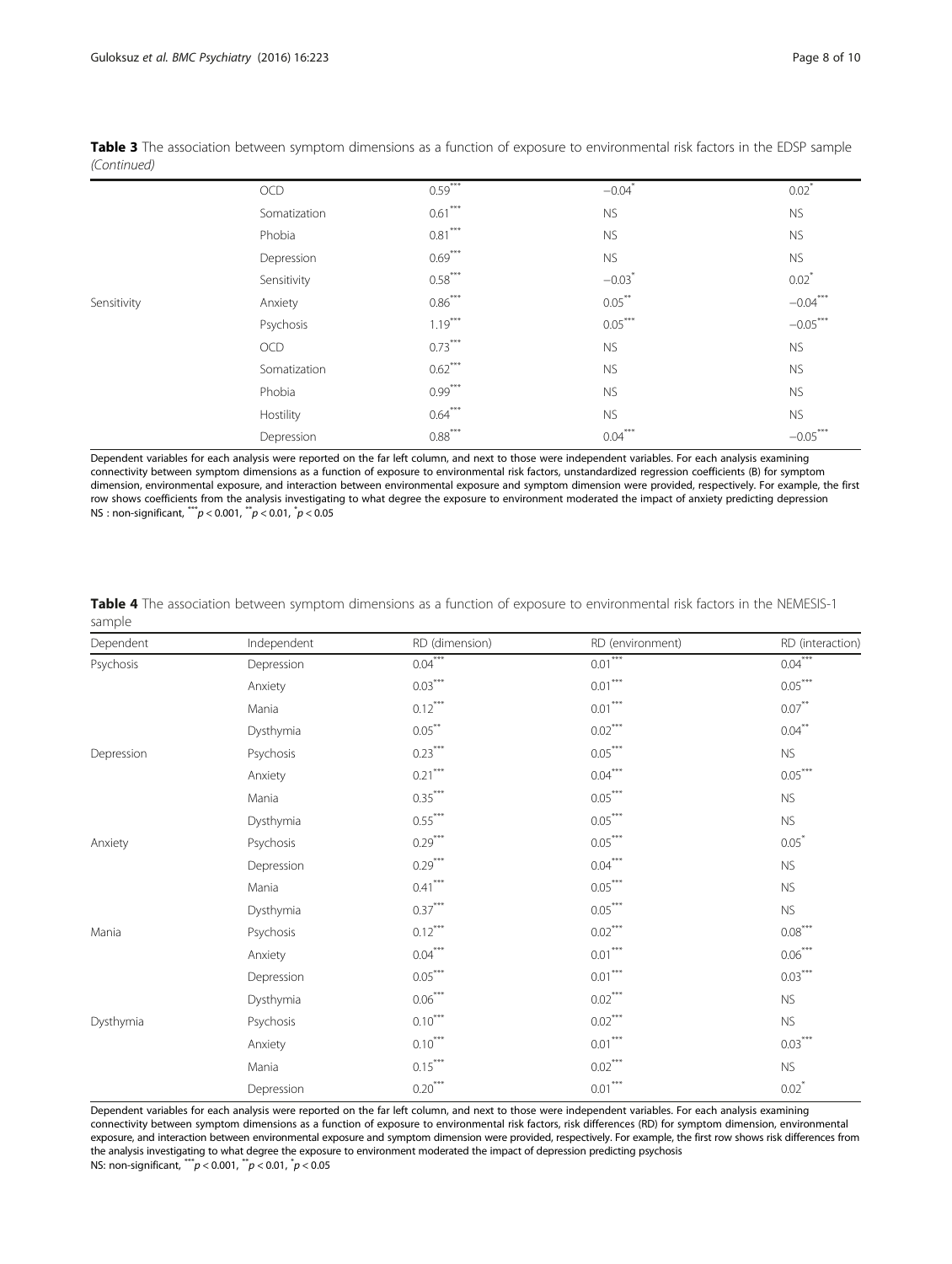<span id="page-8-0"></span>factor, which may have produced a degree of imprecision to the results.

#### **Conclusions**

Evidence indicates that environmental risk factors impact on connections between symptoms in a causal network, increasing connectivity, thus adding to tipping the balance towards transition from the initial set of subthreshold symptoms to a more severe mental state and a more distinct clinical syndrome requiring treatment.

Under the framework of connected symptoms in a network, future research may focus on the divergent and interactive impacts of vulnerability factors (environmental and genetic) on pattern formation across symptoms and mental states, and investigate whether there are specific patterns in the network that may be useful to differentiate and predict psychopathology at disorder and symptom levels. Despite high cost, the optimal research design would require a large enough cohort with a longitudinal design to assess psychopathology (both at micro and macro levels) and environmental exposures over a longer period of time, spanning the period of transition from a normal to a clinical state e.g. in late adolescence and early adulthood. A more practical approach to understanding changes of network patterns leading to progression to a clinical syndrome may be to use a sibling-case–control design providing the opportunity to investigate the symptom network at different levels of genetic and non-genetic susceptibility [\[49](#page-9-0)].

#### Abbreviations

EDSP study, The Early Developmental Stages of the Psychopathology; ESM, the Experience Sampling Method; NEMESIS-1, The Netherlands Mental Health Survey and Incidence Study; OC, obsessive-compulsive; SCID-I, the Structured Clinical Interview for Diagnostic and Statistical Manual of Mental Disorders, Fourth Edition; SCL-90-R, the Self-report Symptom Checklist-90-R

#### Acknowledgements

Principal investigators of the EDSP-Study are Dr. Hans-Ulrich Wittchen and Dr. Roselind Lieb. Core staff members of the EDSP group are: Dr. Kirsten von Sydow, Dr. Gabriele Lachner, Dr. Axel Perkonigg, Dr. Peter Schuster, Dipl.-Stat. Michael Höfler, Dipl.-Psych. Holger Sonntag, Dipl.-Psych. Tanja Brückl, Dipl.-Pych. Elzbieta Garczynski, Dr. Barbara Isensee, Dipl.-Psych. Agnes Nocon, Dr. Chris Nelson, Dipl.-Inf. Hildegard Pfister, Dr. Victoria Reed, Dipl.-Soz. Barbara Spiegel, Dipl.-Psych. Andrea Schreier, Dr. Ursula Wunderlich, Dr. Petra Zimmermann, Dipl.-Psych. Datja Beesdo and Dipl.-Psych. Antje Bitner. Scientific advisors are Dr. Jules Angst (Zurich), Dr. Jürgen Margraf (Basel), Dr. Günther Esser (Potsdam), Dr. Kathleen Merikangas (NIMH, Bethesda), Dr. Ron Kessler (Harvard, Boston) and Dr. Jim van Os (Maastricht).

#### Funding

This work is part of the Early Developmental Stages of Psychopathology (EDSP) Study and is funded by the German Federal Ministry of Education and Research (BMBF) project no. 01 EB9405/6, 01 EB9910/6, EB10106200, 01 EB0140, and 01 EB0440. Part of the fieldwork and analyses were also additionally supported by grants of the Deutsche Forschungsgemeinschaft (DFG) LA1148/1-1, WI2246/7-1, and WI709/8-1. NEMESIS is supported by The Netherlands Ministry of Health, Welfare and Sport (VWS), the Medical Sciences Department of The Netherlands Organization for Scientific Research (NWO), and the National Institute for Public Health and Environment (RIVM). The research leading to these results has received funding from the

European Community's Seventh Framework Program under grant agreement No. HEALTH-F2-2009-241909 (Project EU-GEI).

#### Availability of data and materials

All relevant data are reported within the paper. Data are available upon request.

#### Authors' contributions

SG, MvN, MB, RdG, MtH, SvD, NG, RL, RvW, H-UW, and JvO contributed to the design of the study. SG and JvO wrote the first draft of this manuscript. SG and JvO carried out the statistical analyses of the study. MvN, MB, RdG, MtH, SvD, NG, RL, RvW, and H-UW contributed to interpretation of results and drafting of this manuscript. All authors read and approved the final manuscript.

#### Competing interests

All authors declare no competing interest.

#### Consent to publish

Not applicable.

#### Ethics and consent to participate

The EDSP project has been approved by the Ethics Committee of the Faculty of the Technische Universitat Dresden (No. EK-13811). The NEMESIS-1 was conducted with the approval of the ethics committee of the Netherlands Institute of Mental Health and Addiction, Utrecht, the Netherlands. All respondents provided informed consent.

#### Author details

<sup>1</sup>Department of Psychiatry and Psychology, Maastricht University Medical Centre, P.O. BOX 616, 6200 MD Maastricht, The Netherlands. <sup>2</sup>Department of Psychiatry, Yale University School of Medicine, New Haven, CT, USA. <sup>3</sup>Netherlands Institute of Mental Health and Addiction, Utrecht, The Netherlands. <sup>4</sup>School of Psychology, Open University, Heerlen, The Netherlands. <sup>5</sup>Department of Psychology, Division of Clinical Psychology and Epidemiology, University of Basel, Basel, Switzerland. <sup>6</sup>University Psychiatric Center Katholieke Universiteit Leuven, campus Kortenberg, Leuvensesteenweg, Kortenberg, Belgium. <sup>7</sup>Institute of Clinical Psychology and Psychotherapy, Technische Universität Dresden, Dresden, Germany. <sup>8</sup>Max Planck Institute of Psychiatry, Munich, Germany. <sup>9</sup>King's College London, King's Health Partners, Department of Psychosis Studies, Institute of Psychiatry, London, UK.

#### Received: 19 December 2015 Accepted: 17 June 2016 Published online: 08 July 2016

#### References

- Vinogradov S, King RJ, Huberman BA. An associationist model of the paranoid process: application of phase transitions in spreading activation networks. Psychiatry. 1992;55(1):79–94.
- Odgers CL, Mulvey EP, Skeem JL, Gardner W, Lidz CW, Schubert C. Capturing the ebb and flow of psychiatric symptoms with dynamical systems models. Am J Psychiatry. 2009;166(5):575–82.
- 3. Borsboom D, Cramer AOJ. Network analysis: an integrative approach to the structure of psychopathology. Annu Rev Clin Psychol. 2013;9:91–121.
- Bystritsky A, Nierenberg AA, Feusner JD, Rabinovich M. Computational nonlinear dynamical psychiatry: a new methodological paradigm for diagnosis and course of illness. J Psychiatr Res. 2012;46(4):428–35.
- 5. Van Os J. The dynamics of subthreshold psychopathology: implications for diagnosis and treatment. Am J Psychiatry. 2013;170(7):695–8.
- 6. Goekoop R, Goekoop JG. A network view on psychiatric disorders: network clusters of symptoms as elementary syndromes of psychopathology. PLoS ONE. 2014;9(11), e112734.
- 7. van Nierop M, Viechtbauer W, Gunther N, Van Zelst C, De Graaf R, Ten Have M, Van Dorsselaer S, Bak M, Genetic R, investigators OUoP, et al. Childhood trauma is associated with a specific admixture of affective, anxiety, and psychosis symptoms cutting across traditional diagnostic boundaries. Psychol Med. 2014;45:1–12.
- 8. Smeets F, Lataster T, Viechtbauer W, Delespaul P. Evidence That Environmental and Genetic Risks for Psychotic Disorder May Operate by Impacting on Connections Between Core Symptoms of Perceptual Alteration and Delusional Ideation. Schizophr Bull. 2014;41:sbu122.
- 9. Guloksuz S, Van Nierop M, Lieb R, Van Winkel R, Wittchen HU, Van Os J. Evidence that the presence of psychosis in non-psychotic disorder is